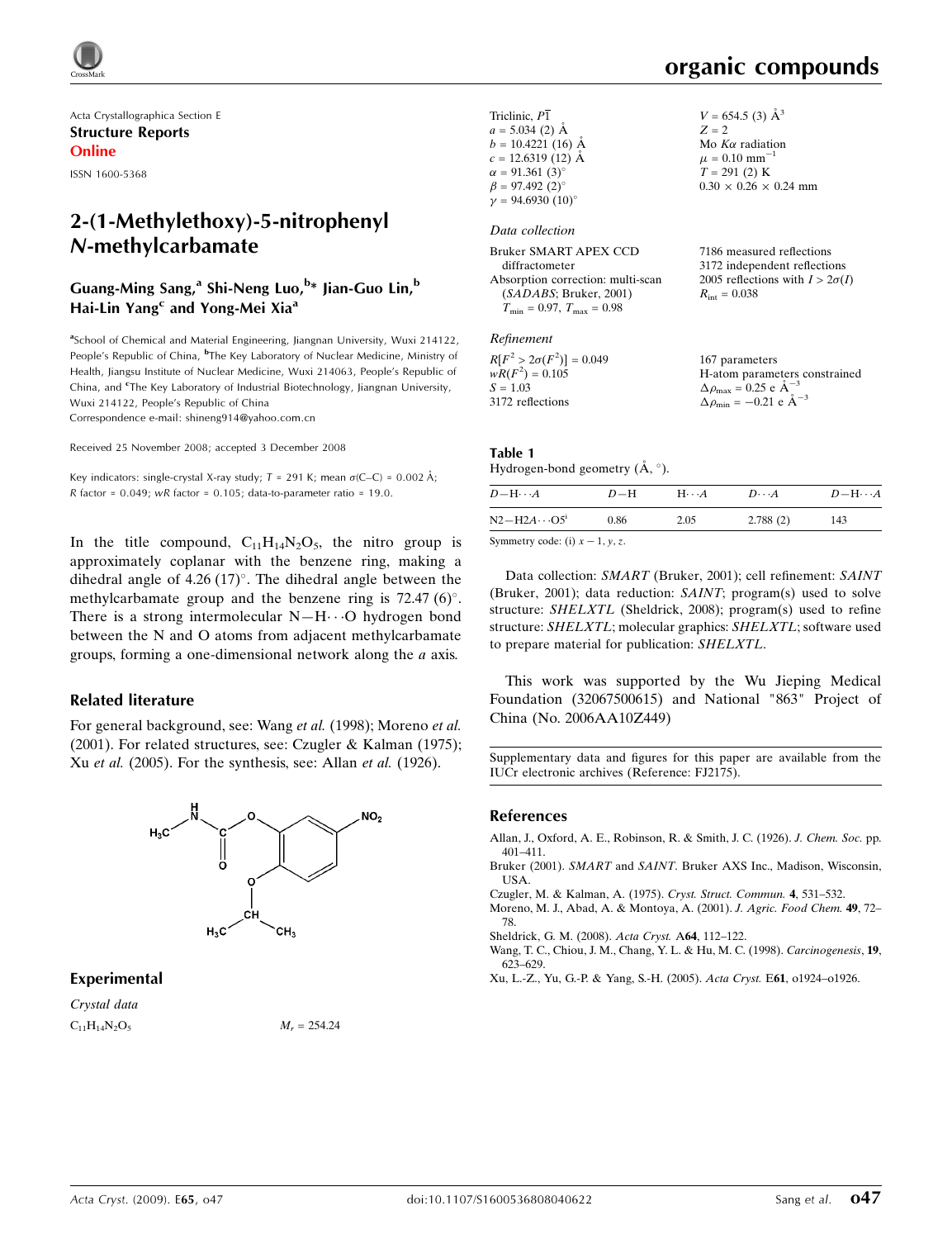# **supporting information**

*Acta Cryst.* (2009). E**65**, o47 [doi:10.1107/S1600536808040622]

## **2-(1-Methylethoxy)-5-nitrophenyl** *N***-methylcarbamate**

### **Guang-Ming Sang, Shi-Neng Luo, Jian-Guo Lin, Hai-Lin Yang and Yong-Mei Xia**

#### **S1. Comment**

2-(1-Methylethoxy)phenyl methylcarbamate (Trade name: Propoxur) is an important economical insecticide. It is widely used to control agricultural and household insect pests due to its low toxicity to mammals and other vertebrates (Wang *et al.*, 1998; Moreno *et al.*, 2001). Immunoassay is one of effective analytical methods of determining the residua of the methylcarbamate pesticide propoxur. Propoxur, like most pesticides, is a small and simple organic molecule, which lacks a functional group (amido or carboxylic acid) for coupling to proteins and is non immunogenic by itself. Therefore, it is necessary to synthesis hapten resembling as much as possible the structural and electronic distribution of propoxur for the production of highaffinity antibodies (Moreno *et al.*, 2001). With this idea in mind, we intend to synthesis 5-amino-2-(1 methylethoxy)phenyl methylcarbamate. As a vital intermediate compound for the stepwise reactions of hapten synthesis, the synthesis and crystal structure of the title compound has been reported herein.

In the title compound (I) (Fig. 1),  $C_{11}H_{14}N_2O_5$ , the nitro group is approximately coplanar with the phenyl ring [dihedral] angle  $= 4.26$  (17)<sup>o</sup>]. All the nonhydrogen atoms in the methylcarbamate group are almost in a plane, and the dihedral angle between methylcarbamate group and phenyl is 72.47 (6)°. There is a strong N—H···O intermolecular hydrogen bond between the N2 atom and O5 atom from adjacent methylcarbamate groups (Table 1). And the crystal structure is stabilized by these strong hydrogen bond interactions to form one-dimensional supramolecular network along *a* axis (Table 1 and Fig. 2).

#### **S2. Experimental**

The title compound (I) was synthesized as follows (Allan *et al.*, 1926): Nitric acid (25 ml, *d* 1.42, 0.6 mol) was added to a solution of 2-(1-methylethoxy)-phenyl methylcarbamate (20.9 g, 0.1 mol) in acetic acid (30 ml), and the mixture was heated on the oil-bath until the onset of a vigorous reaction was manifested by the copious evolution of red fumes and temperature rising to around 100 °C. Then, the reaction mixture was heated on this condition for 3 h, poured into cool water, and stirred for 30 min. After filtering, washing with water and drying in vacuum, a white powder was then obtained (yield: 75%). mp 120–121 °C. The title compound was recrystallized from ethanol solvent; colourless blockshaped crystals were formed after several days (yield 58%). Analysis calculated for  $C_{11}H_{14}N_2O_5$ : C 51.97, H 5.55, N 11.02%; found: C 51.92, H 5.49, N 11.08%.

#### **S3. Refinement**

H atoms bonded to N atom was located in a difference map and refined with distance restraints of N—H = 0.86 Å, and with  $U_{iso}(H) = 1.2U_{eq}(N)$ . Other H atoms were positioned geometrically and refined using a riding model (including free rotation about the ethanol C—C bond), with C—H = 0.93–0.98 Å and with  $U_{iso}(H) = 1.2$  (1.5 for methyl groups) times  $U_{eq}(C)$ .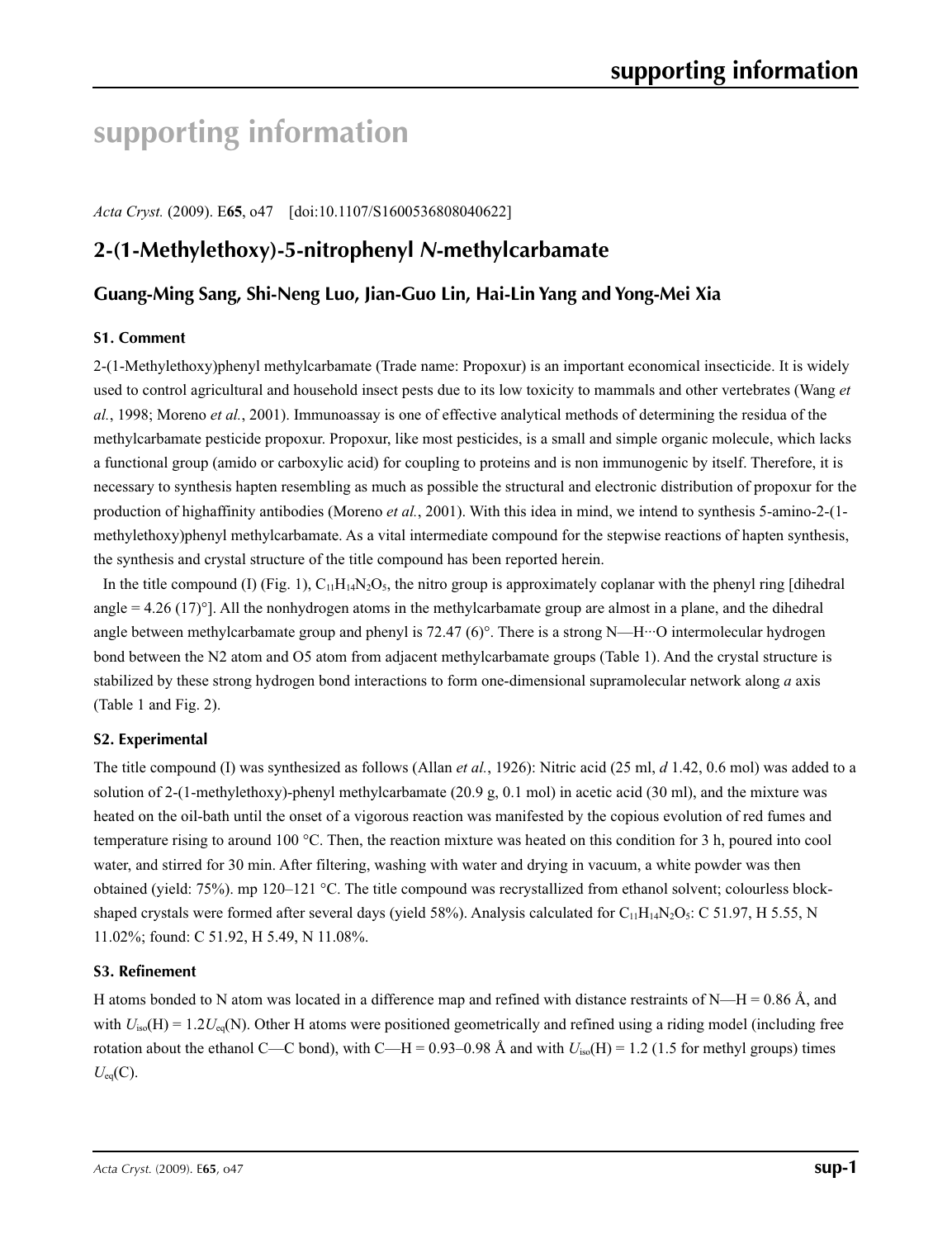

#### **Figure 1**

The molecular structure of (I), with atom labels and 30% probability displacement ellipsoids for non-H atoms.



#### **Figure 2**

Perspective view of the supramolecular network along *a* axis built from strong intermolecular N—H···O hydrogen bonds (dashed lines). H atoms not involved in hydrogen bonds have been omitted.

#### **2-(1-Methylethoxy)-5-nitrophenyl N-methylcarbamate**

| Crystal data                       |                                        |
|------------------------------------|----------------------------------------|
| $C_{11}H_{14}N_2O_5$               | $\gamma = 94.693(1)$ °                 |
| $M_r = 254.24$                     | $V = 654.5$ (3) Å <sup>3</sup>         |
| Triclinic, P1                      | $Z = 2$                                |
| Hall symbol: -P 1                  | $F(000) = 268$                         |
| $a = 5.034(2)$ Å                   | $D_x = 1.290$ Mg m <sup>-3</sup>       |
| $b = 10.4221(16)$ Å                | Mo Ka radiation, $\lambda = 0.71073$ Å |
| $c = 12.6319(12)$ Å                | Cell parameters from 825 reflections   |
| $\alpha$ = 91.361 (3) <sup>o</sup> | $\theta$ = 2.1–25.4°                   |
| $\beta$ = 97.492 (2) <sup>o</sup>  | $\mu = 0.10$ mm <sup>-1</sup>          |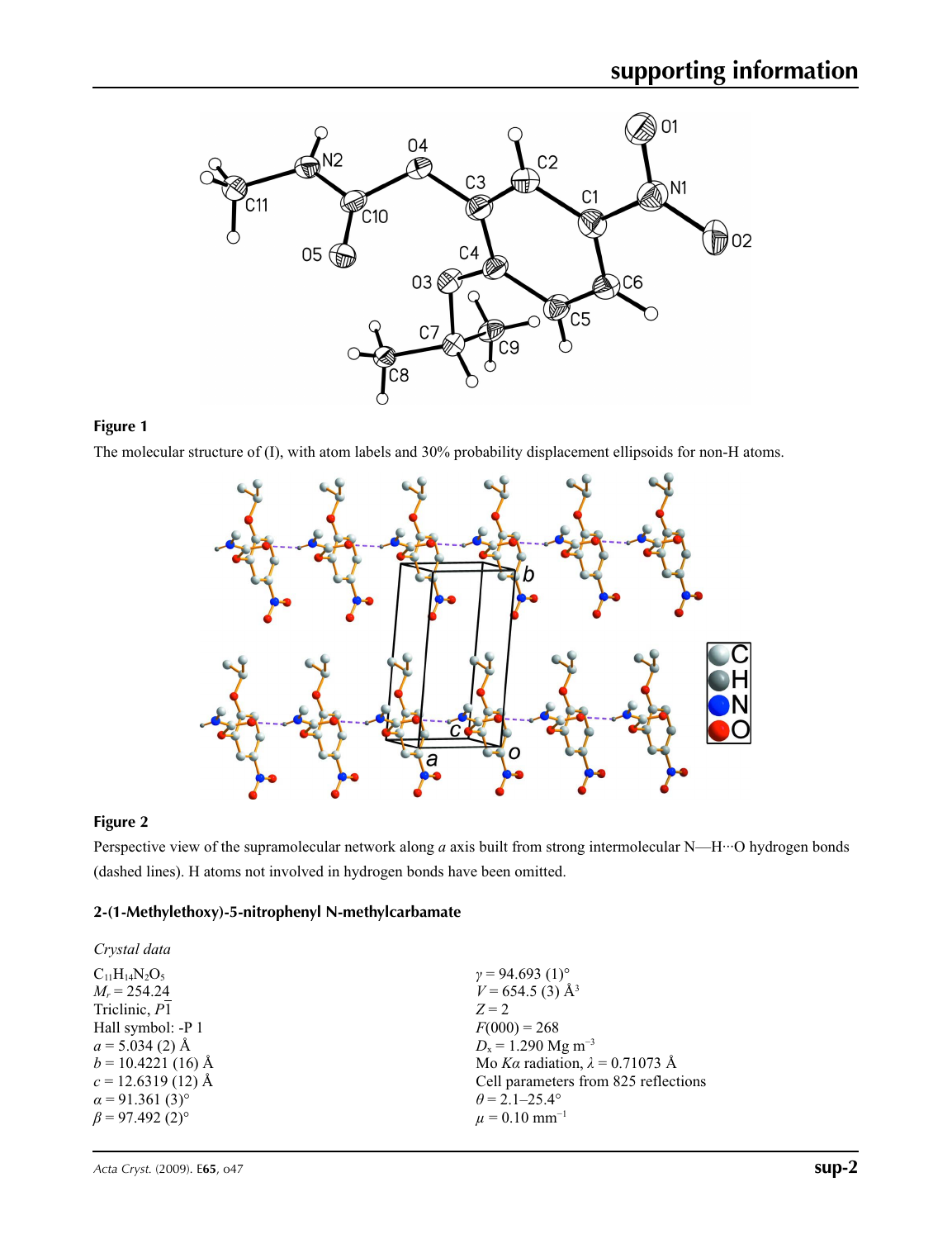| $T = 291$ K                                                                                                                                                                                                                               | $0.30 \times 0.26 \times 0.24$ mm                                                                                                                                                                                                                                                               |
|-------------------------------------------------------------------------------------------------------------------------------------------------------------------------------------------------------------------------------------------|-------------------------------------------------------------------------------------------------------------------------------------------------------------------------------------------------------------------------------------------------------------------------------------------------|
| Block, colourless                                                                                                                                                                                                                         |                                                                                                                                                                                                                                                                                                 |
| Data collection                                                                                                                                                                                                                           |                                                                                                                                                                                                                                                                                                 |
| Bruker SMART APEX CCD<br>diffractometer<br>Radiation source: sealed tube<br>Graphite monochromator<br>$\varphi$ and $\omega$ scans<br>Absorption correction: multi-scan<br>(SADABS; Bruker, 2001)<br>$T_{\min}$ = 0.97, $T_{\max}$ = 0.98 | 7186 measured reflections<br>3172 independent reflections<br>2005 reflections with $I > 2\sigma(I)$<br>$R_{\text{int}} = 0.038$<br>$\theta_{\text{max}} = 28.0^{\circ}$ , $\theta_{\text{min}} = 1.6^{\circ}$<br>$h = -6 \rightarrow 6$<br>$k = -13 \rightarrow 13$<br>$l = -10 \rightarrow 16$ |
| Refinement                                                                                                                                                                                                                                |                                                                                                                                                                                                                                                                                                 |
| Refinement on $F^2$<br>Least-squares matrix: full<br>$R[F^2 > 2\sigma(F^2)] = 0.049$                                                                                                                                                      | Hydrogen site location: inferred from<br>neighbouring sites<br>H-atom parameters constrained                                                                                                                                                                                                    |
| $wR(F^2) = 0.105$<br>$S = 1.03$                                                                                                                                                                                                           | $w = 1/[\sigma^2(F_0^2) + (0.04P)^2]$<br>where $P = (F^2 + 2F^2)/3$                                                                                                                                                                                                                             |

*S* = 1.03 3172 reflections 167 parameters 0 restraints Primary atom site location: structure-invariant direct methods Secondary atom site location: difference Fourier map where  $P = (F_0$  $+ 2F_c$  $^{2})/3$  $(\Delta/\sigma)_{\text{max}}$  < 0.001  $\Delta\rho_{\text{max}}$  = 0.25 e Å<sup>-3</sup>  $\Delta \rho_{\text{min}} = -0.21 \text{ e A}^{-3}$ Extinction correction: *SHELXTL* (Sheldrick, 2008), Fc\* =kFc[1+0.001xFc2 *λ*3 /sin(2*θ*)]-1/4 Extinction coefficient: 0.015 (3)

### *Special details*

**Geometry**. All e.s.d.'s (except the e.s.d. in the dihedral angle between two l.s. planes) are estimated using the full covariance matrix. The cell e.s.d.'s are taken into account individually in the estimation of e.s.d.'s in distances, angles and torsion angles; correlations between e.s.d.'s in cell parameters are only used when they are defined by crystal symmetry. An approximate (isotropic) treatment of cell e.s.d.'s is used for estimating e.s.d.'s involving l.s. planes.

**Refinement**. Refinement of  $F^2$  against ALL reflections. The weighted  $R$ -factor  $wR$  and goodness of fit  $S$  are based on  $F^2$ , conventional *R*-factors *R* are based on *F*, with *F* set to zero for negative  $F^2$ . The threshold expression of  $F^2 > \sigma(F^2)$  is used only for calculating *R*-factors(gt) *etc*. and is not relevant to the choice of reflections for refinement. *R*-factors based on *F*<sup>2</sup> are statistically about twice as large as those based on *F*, and *R*- factors based on ALL data will be even larger.

*Fractional atomic coordinates and isotropic or equivalent isotropic displacement parameters (Å<sup>2</sup>)* 

|                | $\boldsymbol{x}$ | $\mathcal V$ | z           | $U_{\rm iso}*/U_{\rm eq}$ |  |
|----------------|------------------|--------------|-------------|---------------------------|--|
| C <sub>1</sub> | 0.6429(3)        | 1.05070(14)  | 0.65269(13) | 0.0418(3)                 |  |
| C <sub>2</sub> | 0.4552(3)        | 1.04573(14)  | 0.72651(12) | 0.0408(3)                 |  |
| H2             | 0.4010           | 1.1205       | 0.7557      | $0.049*$                  |  |
| C <sub>3</sub> | 0.3576(3)        | 0.92824(15)  | 0.75300(12) | 0.0401(3)                 |  |
| C <sub>4</sub> | 0.4281(3)        | 0.81480(14)  | 0.70606(12) | 0.0404(3)                 |  |
| C <sub>5</sub> | 0.6183(3)        | 0.82349(14)  | 0.63360(12) | 0.0410(3)                 |  |
| H <sub>5</sub> | 0.6732           | 0.7492       | 0.6039      | $0.049*$                  |  |
| C <sub>6</sub> | 0.7215(3)        | 0.94193(14)  | 0.60731(12) | 0.0412(3)                 |  |
| H <sub>6</sub> | 0.8450           | 0.9487       | 0.5586      | $0.049*$                  |  |
| C7             | 0.4126(3)        | 0.58077(15)  | 0.71348(12) | 0.0419(3)                 |  |
| H7             | 0.6049           | 0.5905       | 0.7068      | $0.050*$                  |  |
| C8             | 0.3506(4)        | 0.49615(16)  | 0.80518(15) | 0.0503(4)                 |  |
|                |                  |              |             |                           |  |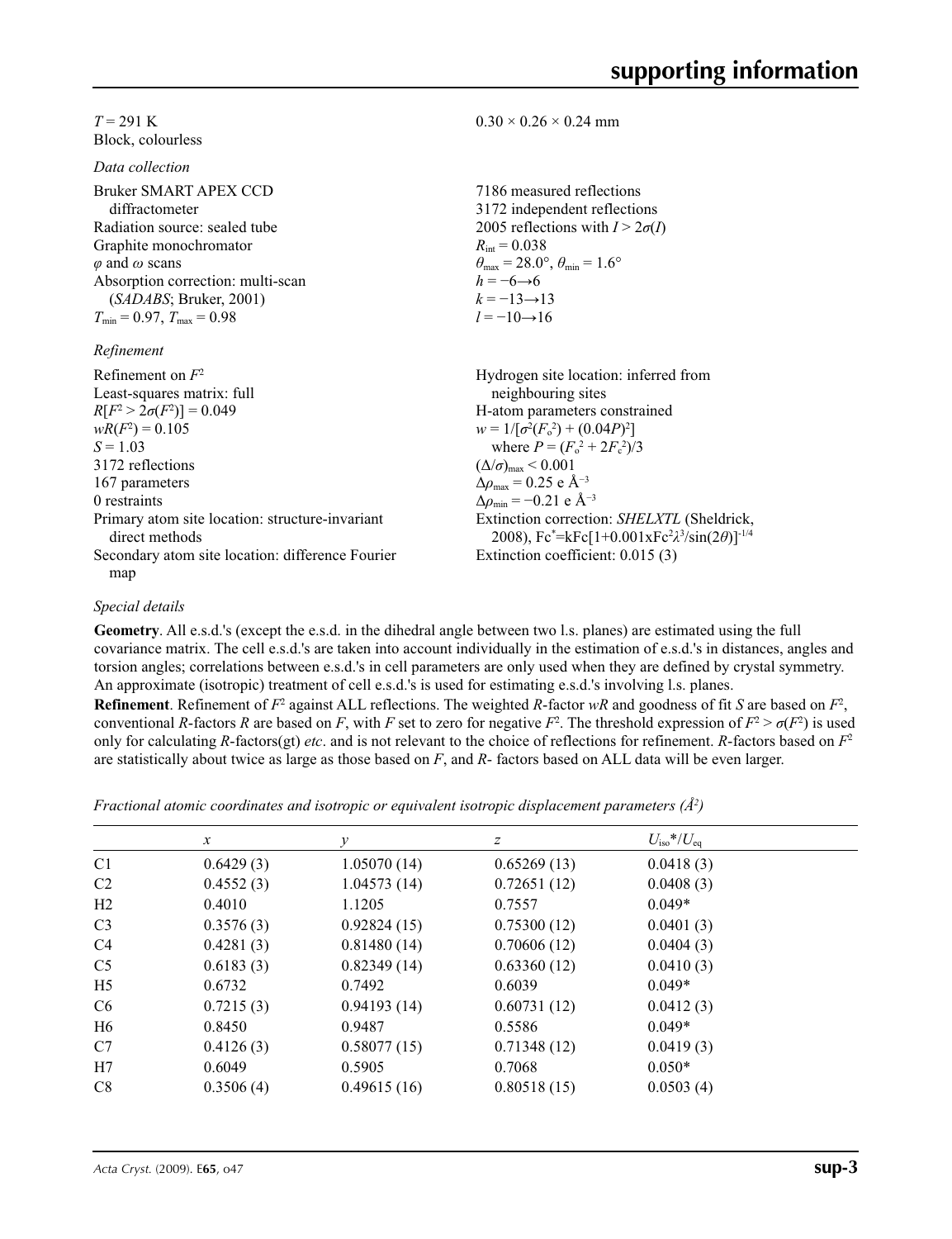| H8A               | 0.4181    | 0.5406      | 0.8719      | $0.075*$  |  |
|-------------------|-----------|-------------|-------------|-----------|--|
| H8B               | 0.4351    | 0.4173      | 0.8004      | $0.075*$  |  |
| H8C               | 0.1596    | 0.4772      | 0.8011      | $0.075*$  |  |
| C9                | 0.2464(4) | 0.52696(15) | 0.61402(13) | 0.0475(4) |  |
| H9A               | 0.0596    | 0.5236      | 0.6231      | $0.071*$  |  |
| H9B               | 0.2939    | 0.4417      | 0.5990      | $0.071*$  |  |
| H <sub>9</sub> C  | 0.2783    | 0.5809      | 0.5556      | $0.071*$  |  |
| C10               | 0.2341(3) | 0.86019(14) | 0.91676(12) | 0.0379(3) |  |
| C11               | 0.0362(3) | 0.77353(16) | 1.06731(13) | 0.0446(4) |  |
| H <sub>11</sub> A | 0.1398    | 0.7002      | 1.0669      | $0.067*$  |  |
| H11B              | $-0.1414$ | 0.7466      | 1.0827      | $0.067*$  |  |
| H11C              | 0.1217    | 0.8356      | 1.1211      | $0.067*$  |  |
| N1                | 0.7563(3) | 1.17674(12) | 0.62443(11) | 0.0435(3) |  |
| N2                | 0.0186(3) | 0.83114(12) | 0.96365(10) | 0.0403(3) |  |
| H2A               | $-0.1364$ | 0.8468      | 0.9318      | $0.048*$  |  |
| O <sub>1</sub>    | 0.6715(2) | 1.27246(10) | 0.66209(9)  | 0.0473(3) |  |
| O <sub>2</sub>    | 0.9315(2) | 1.18325(10) | 0.56528(9)  | 0.0446(3) |  |
| O <sub>3</sub>    | 0.3060(2) | 0.70444(10) | 0.73769(9)  | 0.0420(3) |  |
| O <sub>4</sub>    | 0.1650(2) | 0.91925(10) | 0.82168(9)  | 0.0418(3) |  |
| O <sub>5</sub>    | 0.4638(2) | 0.84188(10) | 0.95050(9)  | 0.0421(3) |  |
|                   |           |             |             |           |  |

*Atomic displacement parameters (Å2 )*

|                | $U^{11}$   | I/22      | $U^{33}$   | $U^{12}$     | I/13      | $L^{23}$     |
|----------------|------------|-----------|------------|--------------|-----------|--------------|
| C1             | 0.0464(9)  | 0.0377(7) | 0.0423(8)  | 0.0040(6)    | 0.0085(7) | 0.0037(6)    |
| C <sub>2</sub> | 0.0388(8)  | 0.0429(8) | 0.0423(8)  | 0.0116(6)    | 0.0067(6) | 0.0029(6)    |
| C <sub>3</sub> | 0.0387(8)  | 0.0459(8) | 0.0372(8)  | 0.0083(6)    | 0.0084(6) | $-0.0029(6)$ |
| C <sub>4</sub> | 0.0410(8)  | 0.0418(8) | 0.0404(8)  | 0.0090(6)    | 0.0110(6) | $-0.0028(6)$ |
| C <sub>5</sub> | 0.0468(9)  | 0.0389(7) | 0.0389(8)  | 0.0066(6)    | 0.0111(6) | $-0.0056(6)$ |
| C <sub>6</sub> | 0.0428(8)  | 0.0432(8) | 0.0396(8)  | 0.0111(6)    | 0.0081(6) | 0.0020(6)    |
| C7             | 0.0422(8)  | 0.0495(8) | 0.0368(8)  | 0.0112(7)    | 0.0107(6) | 0.0048(6)    |
| C8             | 0.0526(10) | 0.0487(9) | 0.0528(10) | 0.0121(7)    | 0.0124(8) | 0.0120(7)    |
| C9             | 0.0516(10) | 0.0448(9) | 0.0474(9)  | 0.0104(7)    | 0.0098(7) | $-0.0148(7)$ |
| C10            | 0.0319(7)  | 0.0431(8) | 0.0404(8)  | 0.0099(6)    | 0.0081(6) | $-0.0047(6)$ |
| C11            | 0.0439(9)  | 0.0507(9) | 0.0422(9)  | 0.0122(7)    | 0.0101(7) | 0.0093(7)    |
| N1             | 0.0403(7)  | 0.0433(7) | 0.0477(8)  | 0.0027(5)    | 0.0091(6) | 0.0016(5)    |
| N <sub>2</sub> | 0.0333(6)  | 0.0458(7) | 0.0453(8)  | 0.0124(5)    | 0.0118(5) | 0.0096(5)    |
| 01             | 0.0508(7)  | 0.0413(6) | 0.0529(7)  | 0.0042(5)    | 0.0191(5) | 0.0017(5)    |
| O <sub>2</sub> | 0.0530(7)  | 0.0433(6) | 0.0387(6)  | $-0.0037(5)$ | 0.0141(5) | 0.0074(4)    |
| O <sub>3</sub> | 0.0415(6)  | 0.0427(6) | 0.0437(6)  | 0.0036(4)    | 0.0136(5) | $-0.0016(4)$ |
| O4             | 0.0447(6)  | 0.0411(5) | 0.0450(6)  | 0.0169(5)    | 0.0170(5) | 0.0039(4)    |
| O <sub>5</sub> | 0.0360(6)  | 0.0487(6) | 0.0449(6)  | 0.0140(5)    | 0.0097(5) | 0.0127(5)    |

### *Geometric parameters (Å, º)*

| $C1-C6$   | 1.368(2)   | C8—H8A     | 0.9600 |
|-----------|------------|------------|--------|
| $C1-C2$   | 1.410(2)   | C8—H8B     | 0.9600 |
| $C1 - N1$ | 1.4600(19) | $C8 - H8C$ | 0.9600 |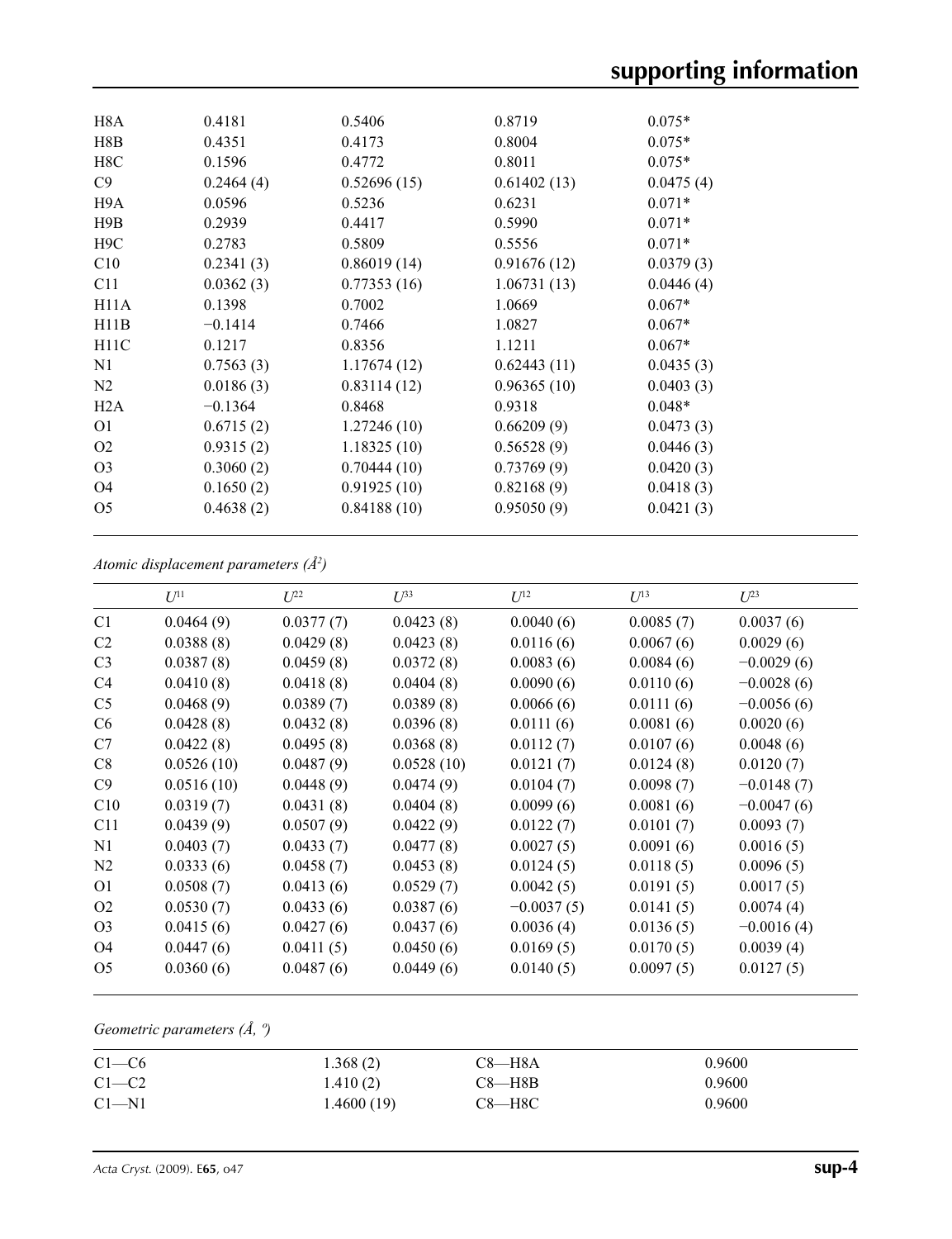# **supporting information**

| $C2-C3$             | 1.348(2)      | $C9 - H9A$            | 0.9600        |
|---------------------|---------------|-----------------------|---------------|
| $C2-H2$             | 0.9300        | $C9 - H9B$            | 0.9600        |
| $C3 - O4$           | 1.3818(18)    | $C9 - H9C$            | 0.9600        |
| $C3-C4$             | 1.402(2)      | $C10 - 05$            | 1.2107(18)    |
| $C4 - O3$           | 1.3530(19)    | $C10 - N2$            | 1.3195(18)    |
| $C4 - C5$           | 1.408(2)      | $C10 - 04$            | 1.3797(19)    |
| $C5-C6$             |               |                       |               |
|                     | 1.365(2)      | $C11 - N2$            | 1.4487(19)    |
| $C5 - H5$           | 0.9300        | $C11 - H11A$          | 0.9600        |
| $C6 - H6$           | 0.9300        | $C11 - H11B$          | 0.9600        |
| $C7 - 03$           | 1.4766(18)    | $C11 - H11C$          | 0.9600        |
| $C7 - C9$           | 1.486(2)      | $N1 - 01$             | 1.2263(17)    |
| $C7-C8$             | 1.521(2)      | $N1 - 02$             | 1.2270(17)    |
| $C7 - H7$           | 0.9800        | $N2-H2A$              | 0.8600        |
|                     |               |                       |               |
| $C6-C1-C2$          | 122.26(14)    | $C7-C8-H8C$           | 109.5         |
| $C6-C1-N1$          | 119.34(15)    | Н8А-С8-Н8С            | 109.5         |
| $C2-C1-N1$          | 118.40(14)    | Н8В-С8-Н8С            | 109.5         |
| $C3-C2-C1$          | 117.29(14)    | $C7-C9-$ H9A          | 109.5         |
| $C3-C2-H2$          | 121.4         | $C7-C9-$ H9B          | 109.5         |
| $C1-C2-H2$          | 121.4         | Н9А-С9-Н9В            | 109.5         |
| $C2 - C3 - O4$      | 119.06(13)    | С7-С9-Н9С             | 109.5         |
| $C2-C3-C4$          | 122.00(15)    | Н9А-С9-Н9С            | 109.5         |
| $O4 - C3 - C4$      | 118.72(13)    | Н9В-С9-Н9С            | 109.5         |
| $O3 - C4 - C3$      | 115.20(14)    | $O5 - C10 - N2$       | 126.72(15)    |
| $O3 - C4 - C5$      | 125.76(13)    | $O5 - C10 - O4$       | 122.87(14)    |
| $C3-C4-C5$          | 119.03(14)    | $N2 - C10 - O4$       | 110.40(13)    |
| $C6-C5-C4$          | 119.41(14)    | $N2 - C11 - H11A$     | 109.5         |
| $C6-C5-H5$          | 120.3         | $N2 - C11 - H11B$     | 109.5         |
| $C4-C5-H5$          | 120.3         | $H11A - C11 - H11B$   | 109.5         |
| $C5-C6-C1$          | 119.92(15)    | $N2-C11-H11C$         | 109.5         |
| $C5-C6-H6$          | 120.0         | H11A-C11-H11C         |               |
|                     |               |                       | 109.5         |
| $C1-C6-H6$          | 120.0         | H11B-C11-H11C         | 109.5         |
| $O3-C7-C9$          | 106.04(13)    | $O1 - N1 - O2$        | 122.72(13)    |
| $O3 - C7 - C8$      | 104.34(12)    | $O1 - N1 - C1$        | 117.78(13)    |
| $C9 - C7 - C8$      | 108.30(15)    | $O2 - N1 - C1$        | 119.50(13)    |
| $O3-C7-H7$          | 112.5         | $C10 - N2 - C11$      | 121.78(13)    |
| $C9-C7-H7$          | 112.5         | $C10 - N2 - H2A$      | 119.1         |
| $C8 - C7 - H7$      | 112.5         | $C11 - N2 - H2A$      | 119.1         |
| $C7-C8-HA$          | 109.5         | $C4 - 03 - C7$        | 118.97(12)    |
| $C7-C8—H8B$         | 109.5         | $C10 - 04 - C3$       | 116.28(12)    |
| $H8A - C8 - H8B$    | 109.5         |                       |               |
|                     |               |                       |               |
| $C6-C1-C2-C3$       | 1.2(2)        | $C2 - C1 - N1 - 01$   | $-3.8(2)$     |
| $N1-C1-C2-C3$       | $-178.66(15)$ | $C6 - C1 - N1 - 02$   | $-4.2(2)$     |
| $C1 - C2 - C3 - O4$ | $-177.36(14)$ | $C2 - C1 - N1 - 02$   | 175.73(15)    |
| $C1 - C2 - C3 - C4$ | $-2.9(2)$     | $O5-C10-N2-C11$       | 1.4(2)        |
| $C2 - C3 - C4 - 03$ | $-177.54(14)$ | $O4 - C10 - N2 - C11$ | $-177.13(13)$ |
| $O4 - C3 - C4 - O3$ | $-3.1(2)$     | $C3 - C4 - 03 - C7$   | $-165.57(13)$ |